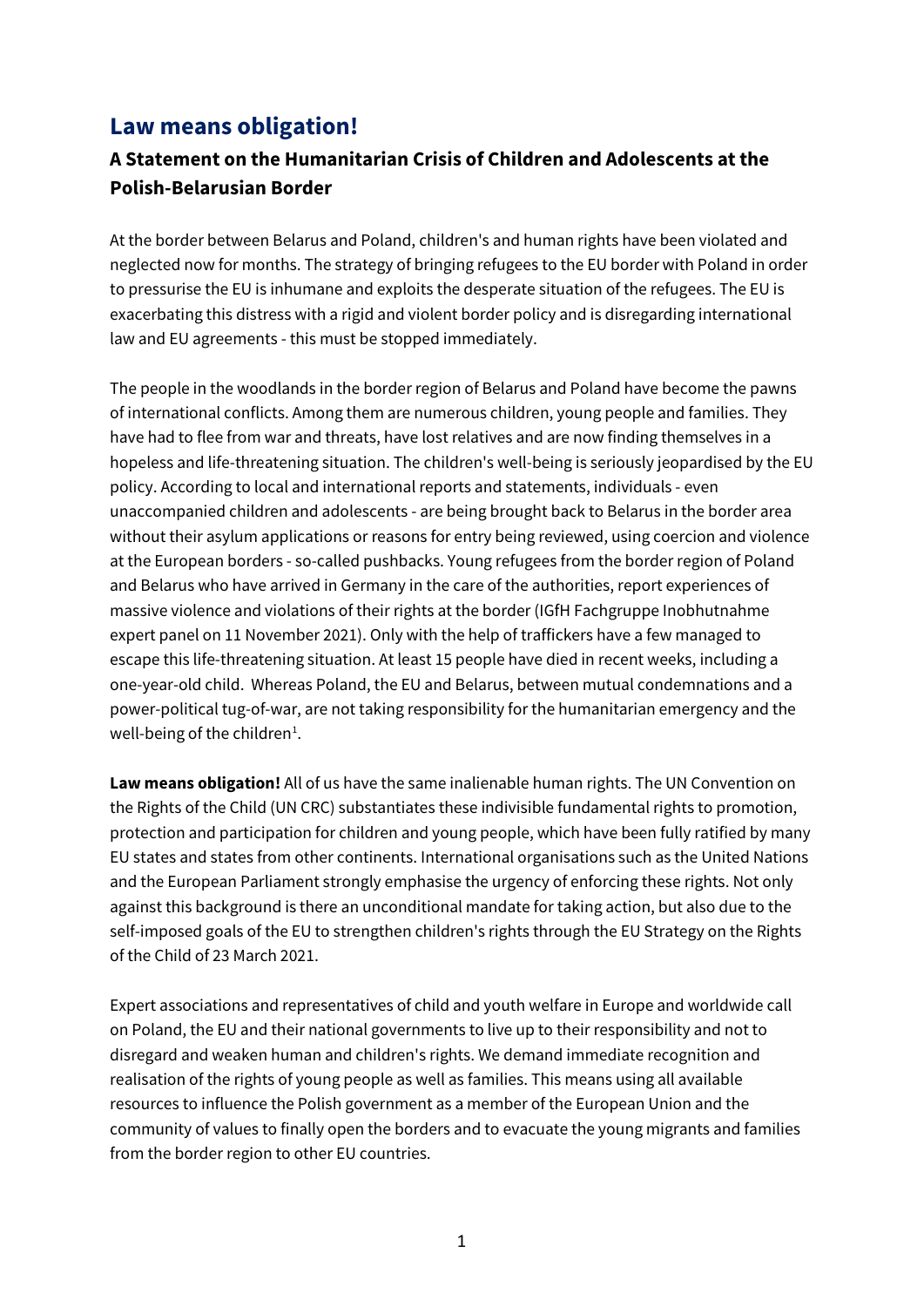# **As expert organisations for children, young people and families, we therefore call with insistence upon those responsible in the EU to:**

#### **Ensuring immediate, humanitarian local support.**

It must immediately be ensured that the people affected are provided with food, medical care, clothing and shelter. The special needs of minors and families must urgently be considered. Local and international aid organisations must be given access to the people for adequate support.

### **Recognition of asylum applications and initiation of asylum seeking proceedings as well as access to counselling and support services to enforce individual rights.**

European law as well as conventions ratified by the EU on the rights of the child must be safeguarded. Asylum applications must be considered and access to fair trials must be ensured. The special needs of minors and young people with families must be recognised and the implementation of their rights must be ensured. To this end, access of refugees to counselling and support by independent organisations to enforce their individual legal rights must be guaranteed.

### **Recognising the admission of refugees as a European task. Support Poland in caring for the young people and families.**

The refugees fled to the EU and not to Belarus. The political conflict has stranded them at the border in what is effectively a legal vacuum. It is the responsibility of the Polish government, but also of the European Union, to help these people and to protect their rights. The EU must ensure that the rights of the refugees are recognised and implemented in Poland - being a member state and to support Poland in ensuring welfare. The EU is the addressee and actor in this conflict and it must pro-actively intervene in what is happening with all the resources at its disposal - (young) people are dying!

#### **All EU member states must evacuate refugees and their families and initiate access to fair asylum application procedures.**

The EU member states must ensure the rapid evacuation and shelter of people in distress. Instead of always finding new arguments for not helping, concrete humanitarian and child welfare solutions must be provided. The Council of the European Union is in a position to decide on the admittance of refugees in various EU countries, as it did on [2](#page-2-1)2 September 2015.<sup>2</sup> However, the member states do not have to wait for such an EU Council decision, because national legal systems can also allow for immediate admittance, such as in Germany via § 23 AufenthG. The silence of the EU and member states cannot be justified.

#### **Child and youth welfare services continue to be responsible.**

The respective national child and youth welfare services must remain responsible for providing accommodation and support. As early as spring 2020, various EU countries, as well as numerous municipalities, federal states and youth welfare organisations in Germany, indicated their